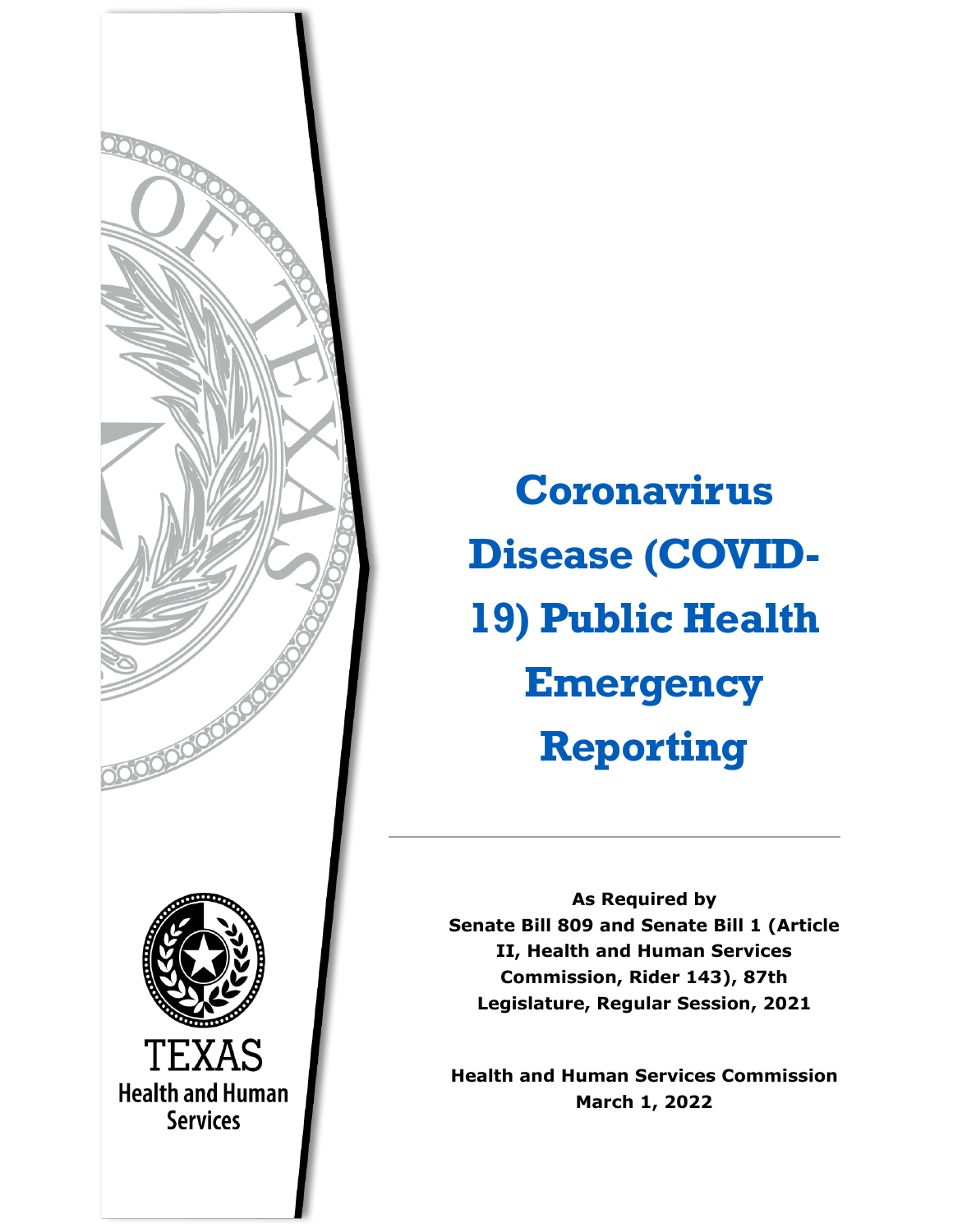## **Table of Contents**

| Appendix A Texas Health and Human Services Commission (HHSC) |  |  |  |
|--------------------------------------------------------------|--|--|--|
| <b>Appendix B Reporting Period:</b>                          |  |  |  |
| <b>Appendix C Reporting Period:</b>                          |  |  |  |
| <b>Appendix D Reporting Period:</b>                          |  |  |  |
| <b>Appendix E Reporting Period:</b>                          |  |  |  |
| <b>Appendix F Reporting Period:</b>                          |  |  |  |
|                                                              |  |  |  |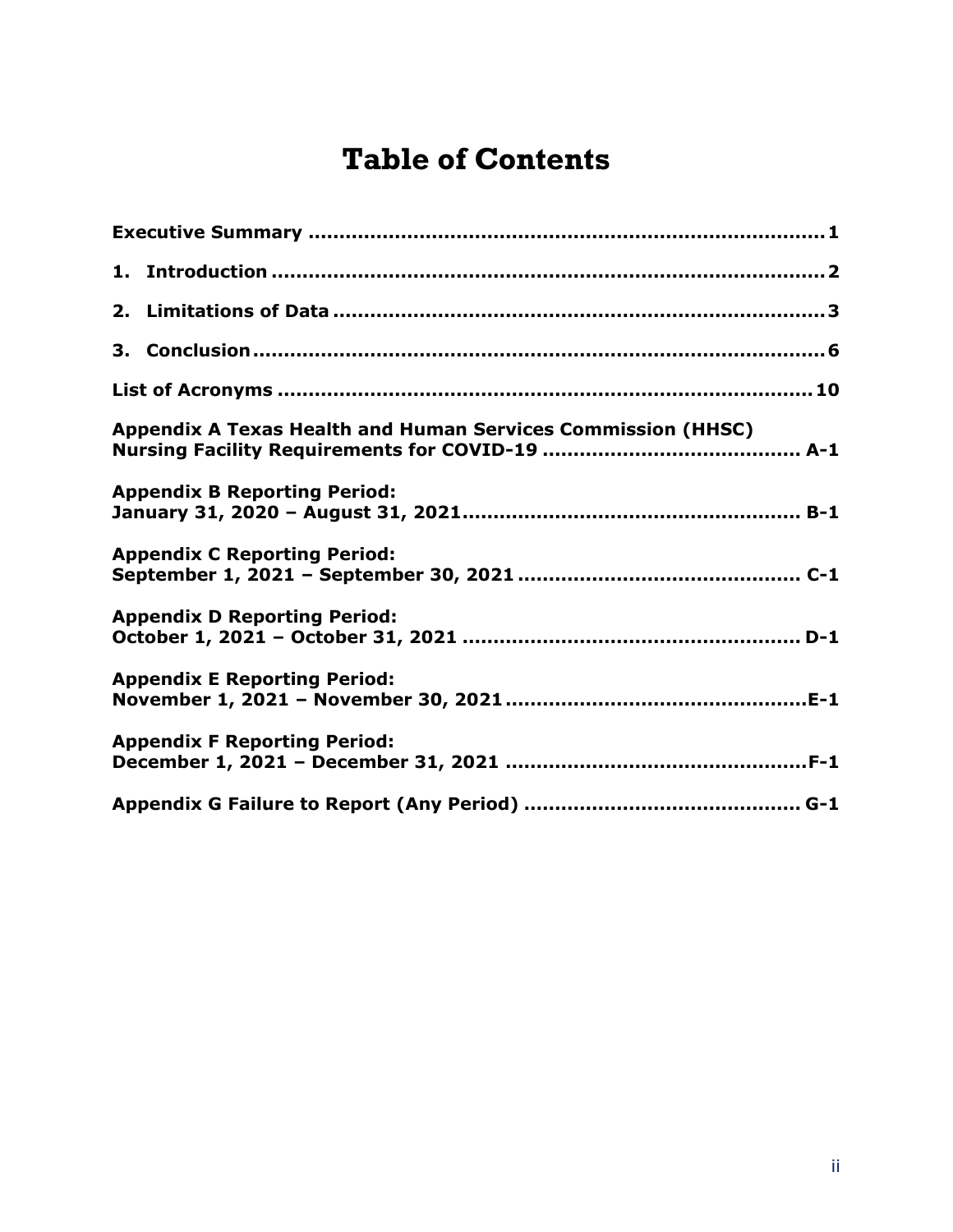#### <span id="page-2-0"></span>**Executive Summary**

Senate Bill (S.B.) 809, 87th Legislature, Regular Session, 2021 and the 2022-23 General Appropriations Act, S.B. 1, 87th Legislature, Regular Session, 2021 (Article II, Health and Human Services Commission, Rider 143), require health care providers and institutions to report on their sources of Coronavirus Disease 2019 (COVID-19) relief funding. Due to the overlap in the reporting requirements of S.B. 809 and Rider 143, the Health and Human Services Commission (HHSC) chose to implement both provisions as a singular effort to reduce the possibility of duplicative administrative requirements for providers.

Through the implementation process, providers identified challenges in completing the required reporting. Examples of challenges reported by providers include:

- The ongoing monthly reporting required of providers is more frequent than their normal accounting practices;
- COVID expenditures are difficult to track in real-time and providers are reporting \$0 because of uncertainty; and
- Federal and state reporting time frames are not in sync.

To support providers, HHSC has taken the following actions:

- HHSC has also allowed for a 15-day extension for monthly reports if requested by the provider.
- HHSC has been providing information to providers in many formats:
	- **Information on the Provider Finance webpage** [\(https://pfd.hhs.texas.gov/provider-finance-communications\)](https://pfd.hhs.texas.gov/provider-finance-communications);
	- FAQs and documents with the required questions;
	- Answering questions from a designated email inbox [\(HHSC\\_RAD\\_Survey@hhs.texas.gov\)](mailto:HHSC_RAD_Survey@hhs.texas.gov); and
	- Presenting background information and instructions on how to report correctly at provider association meetings.

The information contained in this quarterly report is limited, incomplete, and potentially inaccurate because many providers produced estimates due to the unavailability of the financial data. This information will be updated, amended, and included in the next report due June 1, 2022.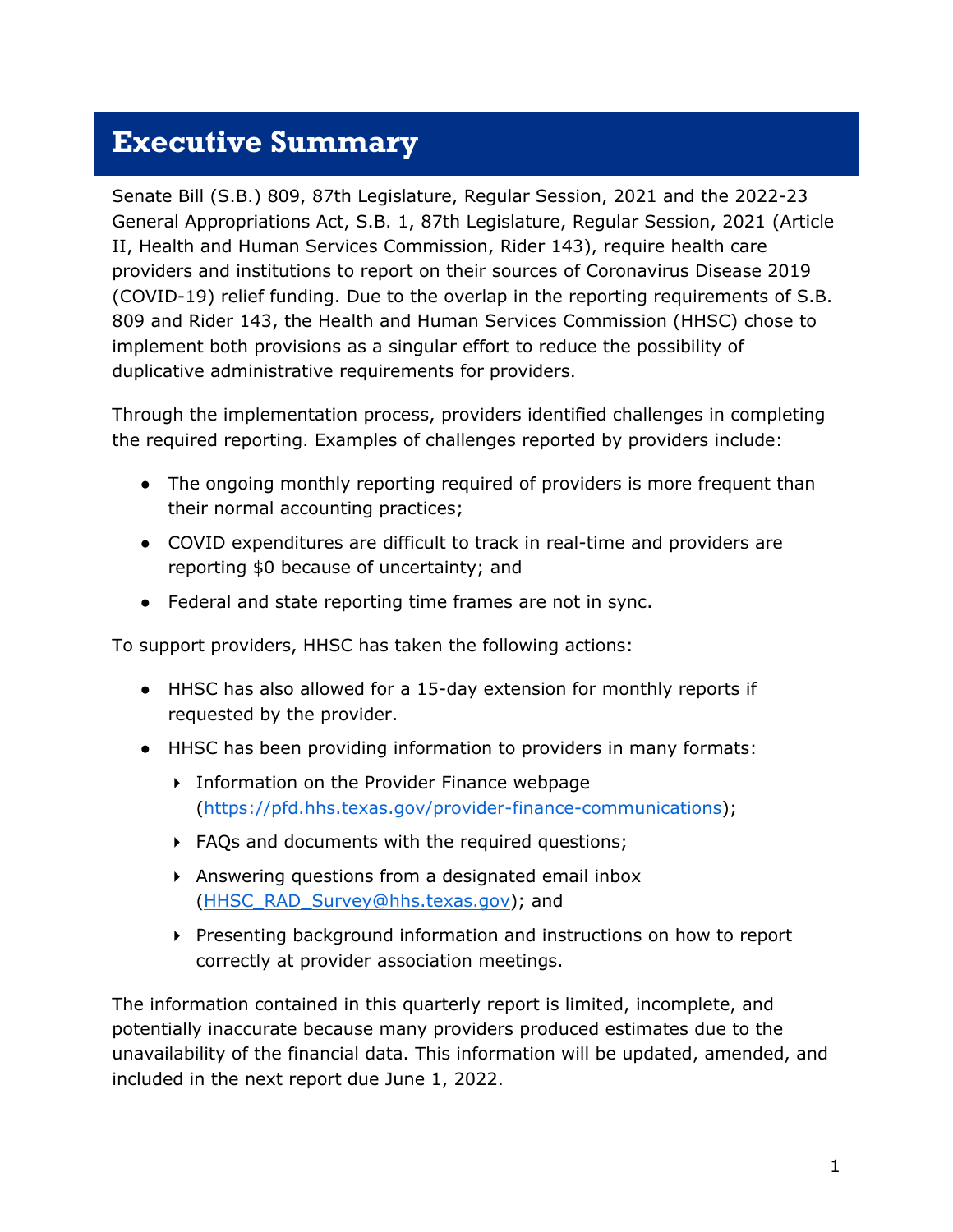### <span id="page-3-0"></span>**1. Introduction**

During the COVID-19 public health emergency (PHE) in 2020 and 2021, health care providers received governmental funding to help with additional costs and lost revenues. In regular circumstances, federal funds might flow through or be identified during the traditional state budget process. These federal funds were distributed in a PHE, therefore, the state did not act as the facilitator or distributor of most of these funds available to Texas health care institutions during the COVID-19 PHE.

S.B. 809 requires health care providers to report the federal money received under the Coronavirus Aid, Relief, and Economic Security (CARES) Act; the Consolidated Appropriations Act 2020; and the American Rescue Plan Act of 2021 (ARPA) monthly. The goal of S.B. 809 is to gain a better understanding of the type and amount of federal funds that have flowed to health care institutions during the COVID-19 PHE. Similarly, Rider 143 requires nursing facilities and hospitals to report on COVID-19 funding as described above and other sources of COVID-19 relief funding. These other sources include state-appropriated rate increases or other forms of financial compensation received from the federal or state government to assist providers.

Due to the substantial overlap in the reporting requirements of S.B. 809 and Rider 143, HHSC implemented both provisions as a single report to eliminate unnecessary administrative requirements for providers. HHSC has identified providers that are required to submit reports to the United States Health Resources and Services Administration (HRSA) regarding received federal Provider Relief Funds (PRF). HHSC will evaluate the HRSA data when it is made publicly available to potentially streamline some of the state reporting requirements.

HHSC set a deadline of the first day of the second month following the reporting period. For example, the December 2021 report was due February 1, 2022. HHSC has also allowed for a 15-day extension for monthly reports if requested by the provider.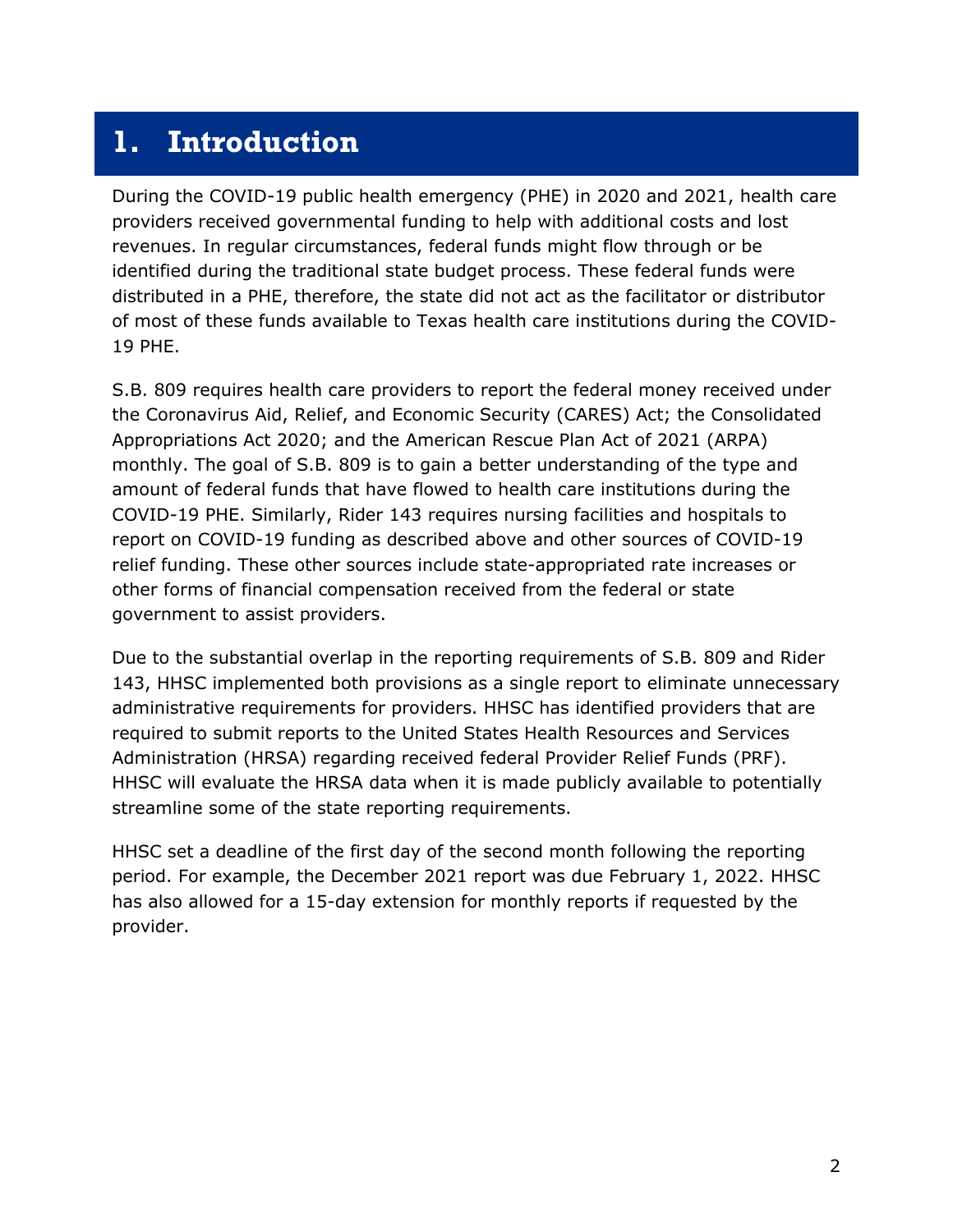### <span id="page-4-0"></span>**2. Limitations of Data**

HHSC identified a preliminary list of approximately 13,000 providers that are subject to the reporting requirements of S.B. 809 and Rider 143. At the time of this report, this list is being analyzed to ensure all applicable providers are identified. HHSC planned to have the finalized list of all health care institutions and those who had not reported by the cutoff time for this report. Following conversations with several providers subject to this requirement, HHSC is implementing a process to update the list of eligible providers based on state maintained licensure data on a monthly basis. It is important to note the exact number of health care institutions in each report will change because of the dynamic nature of providers enrolling, disenrolling or changes to licensure.

HHSC is reporting on five periods in the second quarterly report due March 1, 2022. This submission contains updated data reported for the first three time periods from the first quarterly report due December 1, 2021: January 31, 2020-August 31, 2021; September 1, 2021-September 30, 2021; and October 1, 2021-October 31, 2021. The submission also contains data from the following two time periods for the second quarterly report due March 1, 2022: November 1, 2021-November 30, 2021; and December 1, 2021-December 31, 2021.

At the time of the report (data as of February 8, 2022):

- 5,944 providers submitted a report for January 31, 2020 August 31, 2021.
- 5,197 providers submitted a report for September 2021.
- 5,279 providers submitted a report for October 2021.
- 5,233 providers submitted a report for November 2021.
- 4,177 providers submitted a report for December 2021.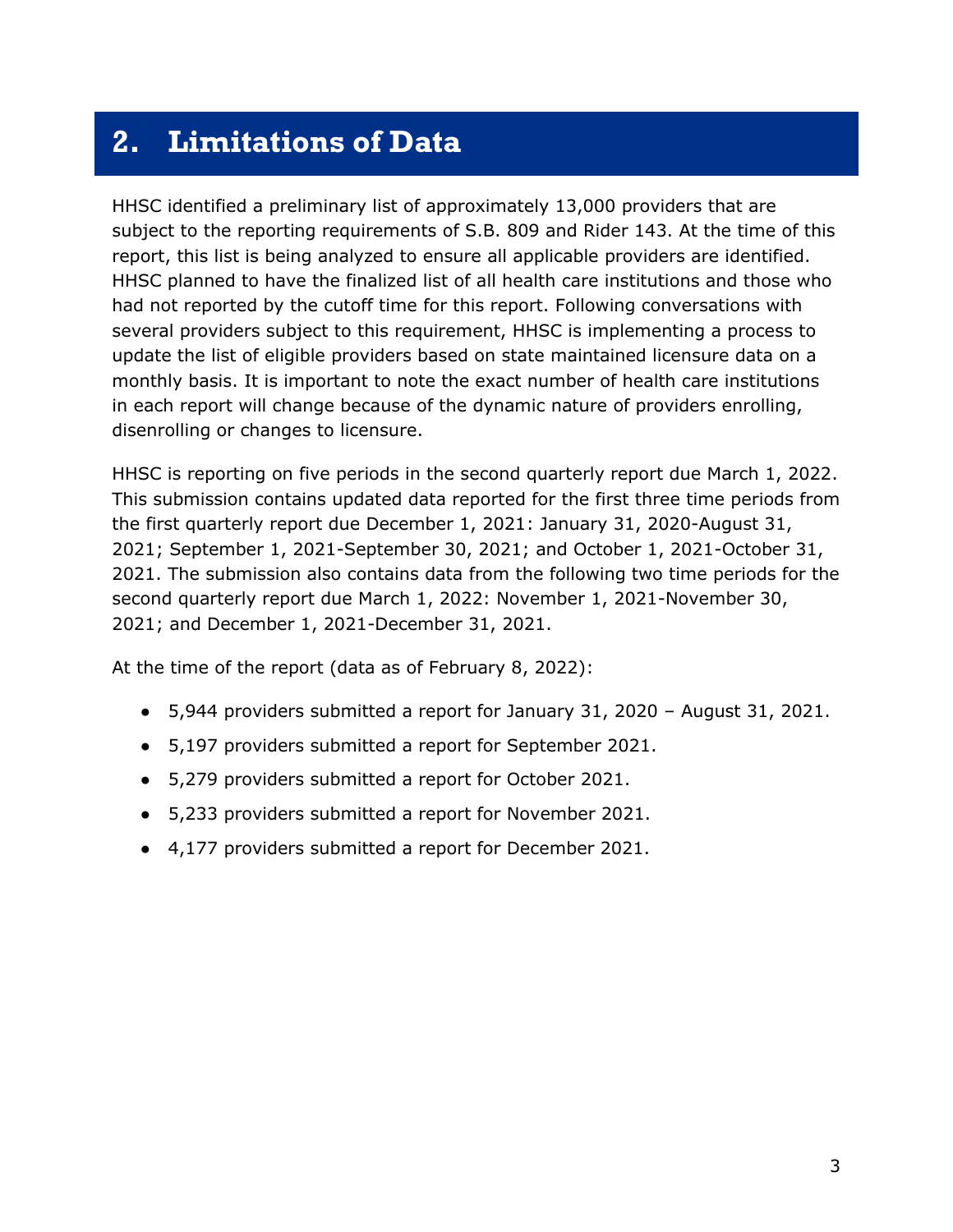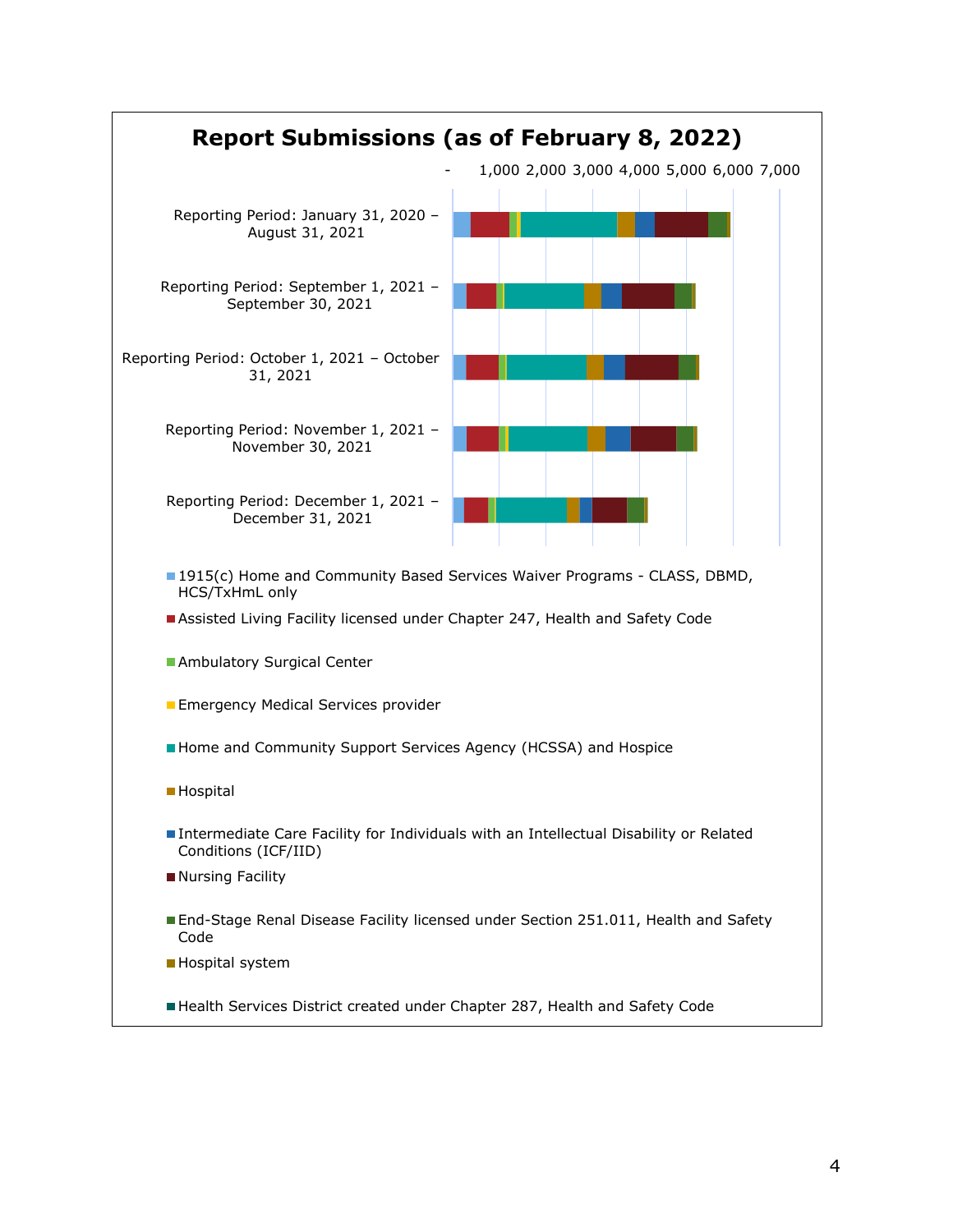The most difficult challenge providers identify is the monthly reporting frequency. Providers have stated their concern over the accuracy of the data because the onemonth reporting turnaround for the ongoing monthly reporting is not feasible. Multiple providers have stated that their bookkeeping is done quarterly or even annually. HHSC offers a 15-day extension for providers that make this request to assist with this turnaround.

HHSC has received many questions from providers unsure about the funds they have received, their national provider identifier (NPI) number, their provider type, and other related questions. HHSC has worked to mitigate these questions as much as possible by providing all information, including a Frequently Asked Questions (FAQ) document on the Provider Finance webpage (https://pfd.hhs.texas.gov/provider-finance-communications), answering questions from a designated email inbox (HHSC\_RAD\_Survey@hhs.texas.gov), and

presenting at association meetings.

Beyond data collection challenges, HHSC has also identified challenges presenting data in the appropriate context. Multiple providers have stated they are unable to provide accurate data during the time of the reporting because they do not reconcile costs to know what is attributable to COVID-19 on a regular basis. They stated they are reporting "\$0" for any questions asking for data and would submit a corrected report later once their accounting is up to date.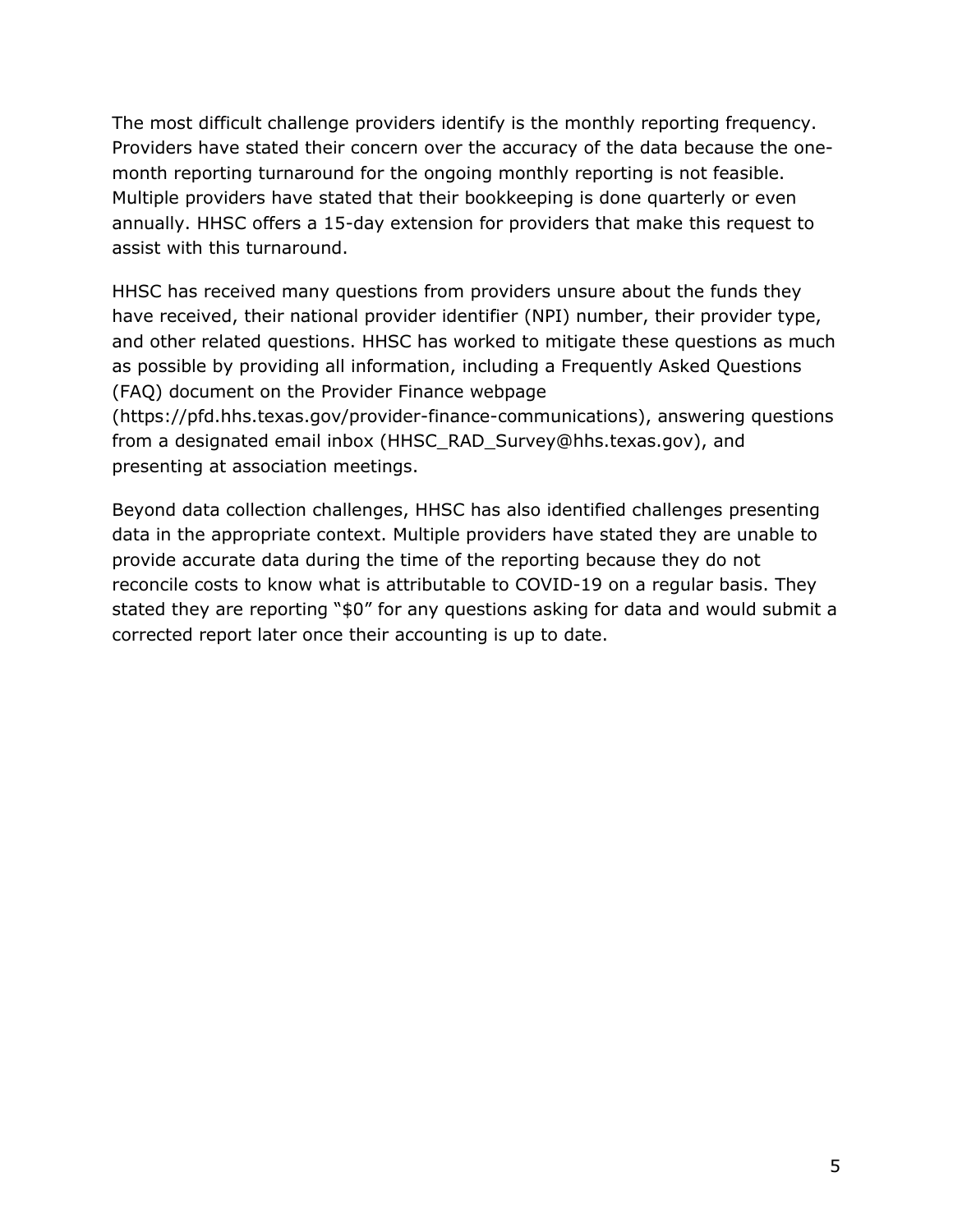## <span id="page-7-0"></span>**3. Conclusion**

Because of the small number of current submissions, HHSC lacks sufficient data to report accurately on the financial environment for the affected providers. The next quarterly report is due June 1, 2022. HHSC intends to have accurate data through April 2022 to provide a more complete list of health care institutions based on licensure status that had not previously reported.

Because of the challenges described in the report and the number of nursing facilities that responded, HHSC is unable to provide a recommendation at this time. We plan to include this information in future reports.

With the limitations and challenges in mind, HHSC is providing the following information and attached appendices. The below table shows the amount of federal COVID-19 funding received by provider type from January 31, 2020 through December 31, 2021. The pie chart below the table gives the percentage breakdown by provider type.

| <b>Provider Type</b>                                                                                          | <b>Federal COVID-19</b><br><b>Funding Received</b><br><b>Through All Periods</b><br>(Jan 2020 - Dec 2021) |
|---------------------------------------------------------------------------------------------------------------|-----------------------------------------------------------------------------------------------------------|
| 1915(c) Home and Community Based Services Waiver<br>Programs - CLASS, DBMD, HCS/TxHmL only                    | \$101,727,213.48                                                                                          |
| Assisted Living Facility licensed under Chapter 247,<br><b>Health and Safety Code</b>                         | \$104,409,204.43                                                                                          |
| <b>Ambulatory Surgical Center</b>                                                                             | \$866,414,973.80                                                                                          |
| <b>Emergency Medical Services provider</b>                                                                    | \$30,134,526.94                                                                                           |
| Home and Community Support Services Agency<br>(HCSSA) and Hospice                                             | \$1,159,489,284.95                                                                                        |
| <b>Hospitals</b>                                                                                              | \$3,789,786,251.68                                                                                        |
| Intermediate Care Facility for Individuals with an<br>Intellectual Disability or Related Conditions (ICF/IID) | \$123,090,951.94                                                                                          |
| <b>Nursing Facility</b>                                                                                       | \$794,859,727.35                                                                                          |
| End-Stage Renal Disease Facility licensed under Section<br>251.011, Health and Safety Code                    | \$135,738,000.00                                                                                          |
| Hospital system                                                                                               | \$2,046,851,604.50                                                                                        |
| Health Services District created under Chapter 287,<br>Health and Safety Code                                 | \$10,920,599.31                                                                                           |
| <b>Total</b>                                                                                                  | \$9,163,422,338.39                                                                                        |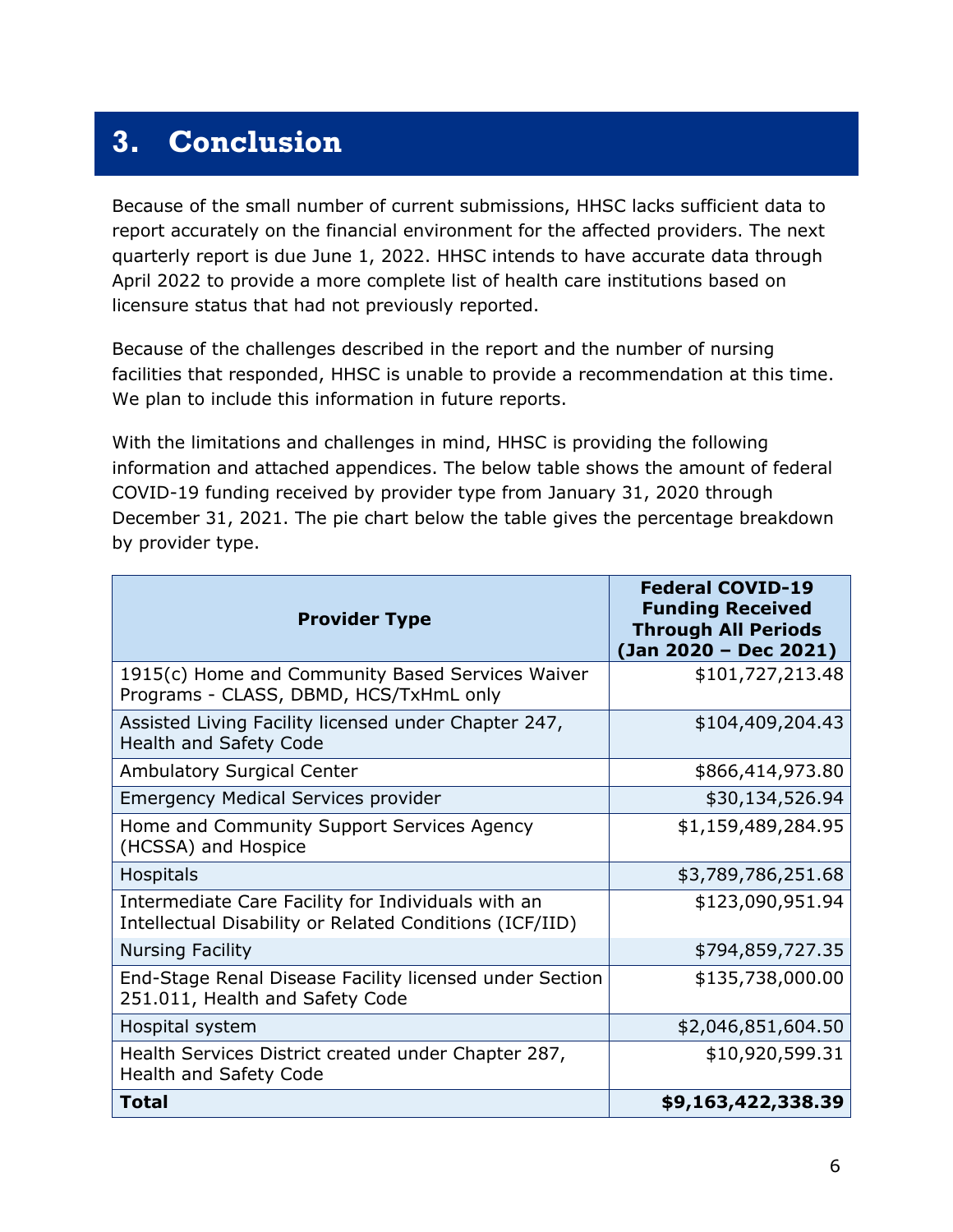

Nursing facilities and hospitals were asked additional questions related to the costs that were paid through federal COVID-19 funds received and unreimbursed costs. The below charts show the different types of costs (staffing, telemedicine, personal protective equipment, rent & utilities, dietary supplies, and other costs) and whether they were paid by federal funds or unreimbursed. Providers were asked to provide a description of additional money spent on other costs. Responses varied including supplies, lost revenue, testing, insurance, and maintenance.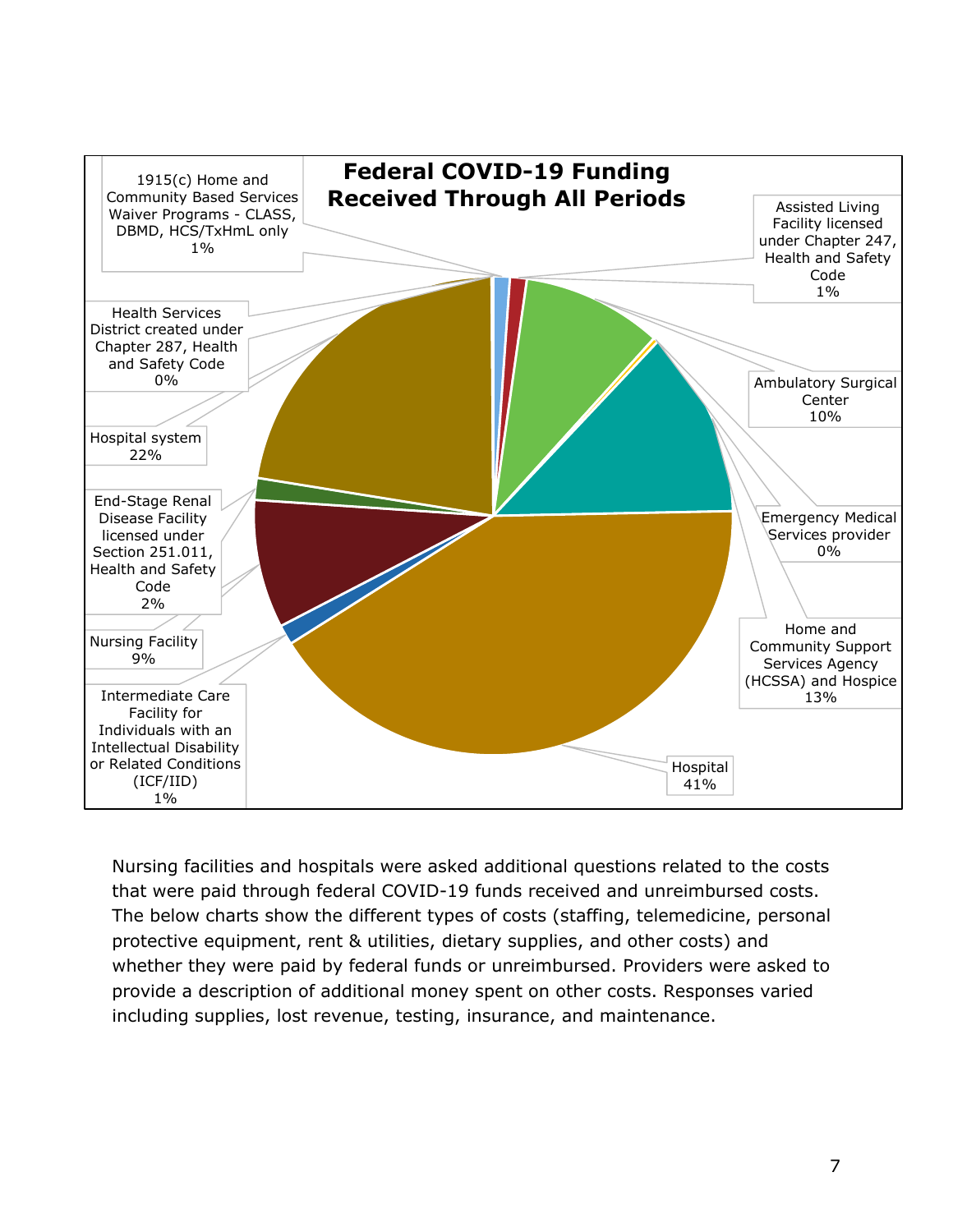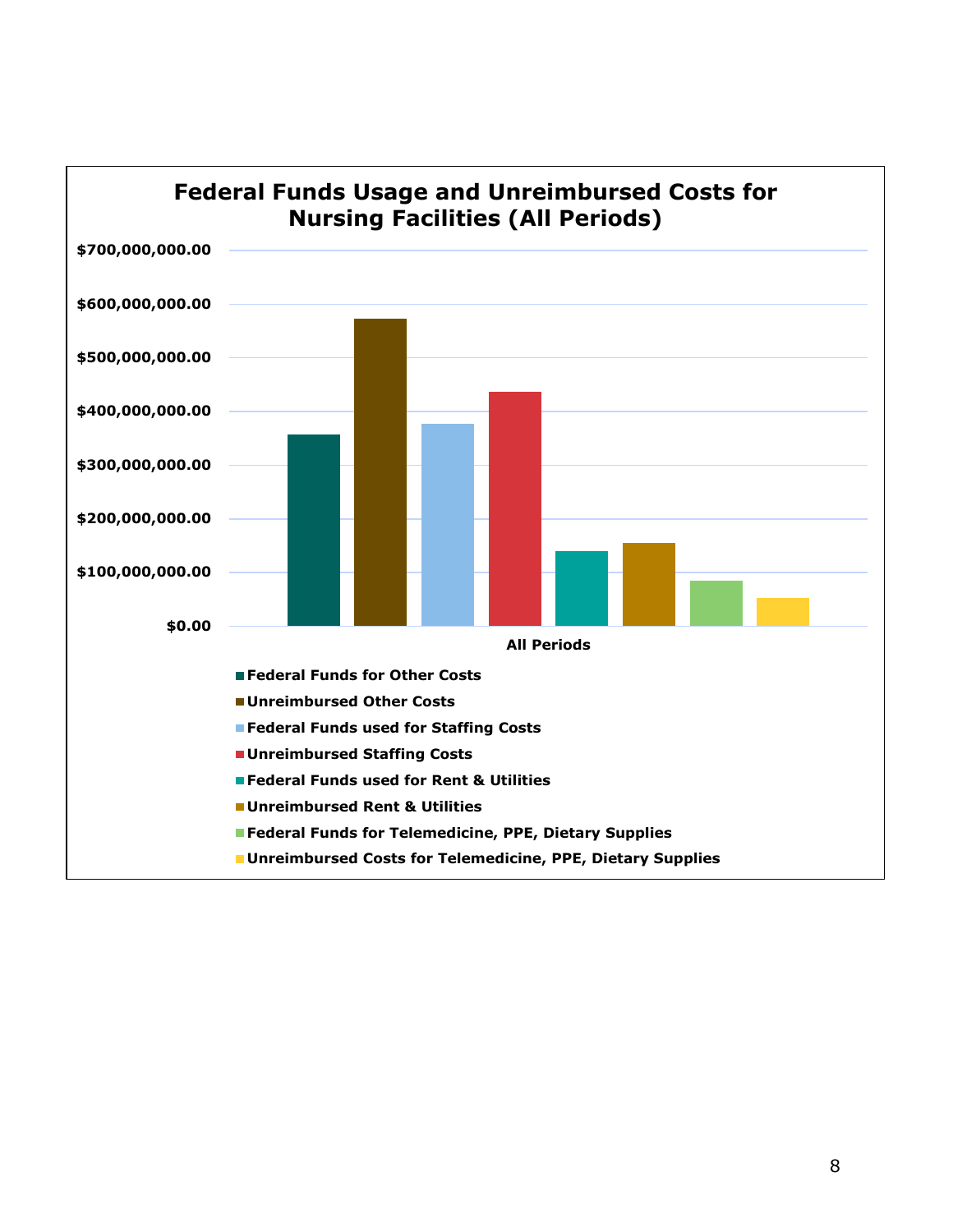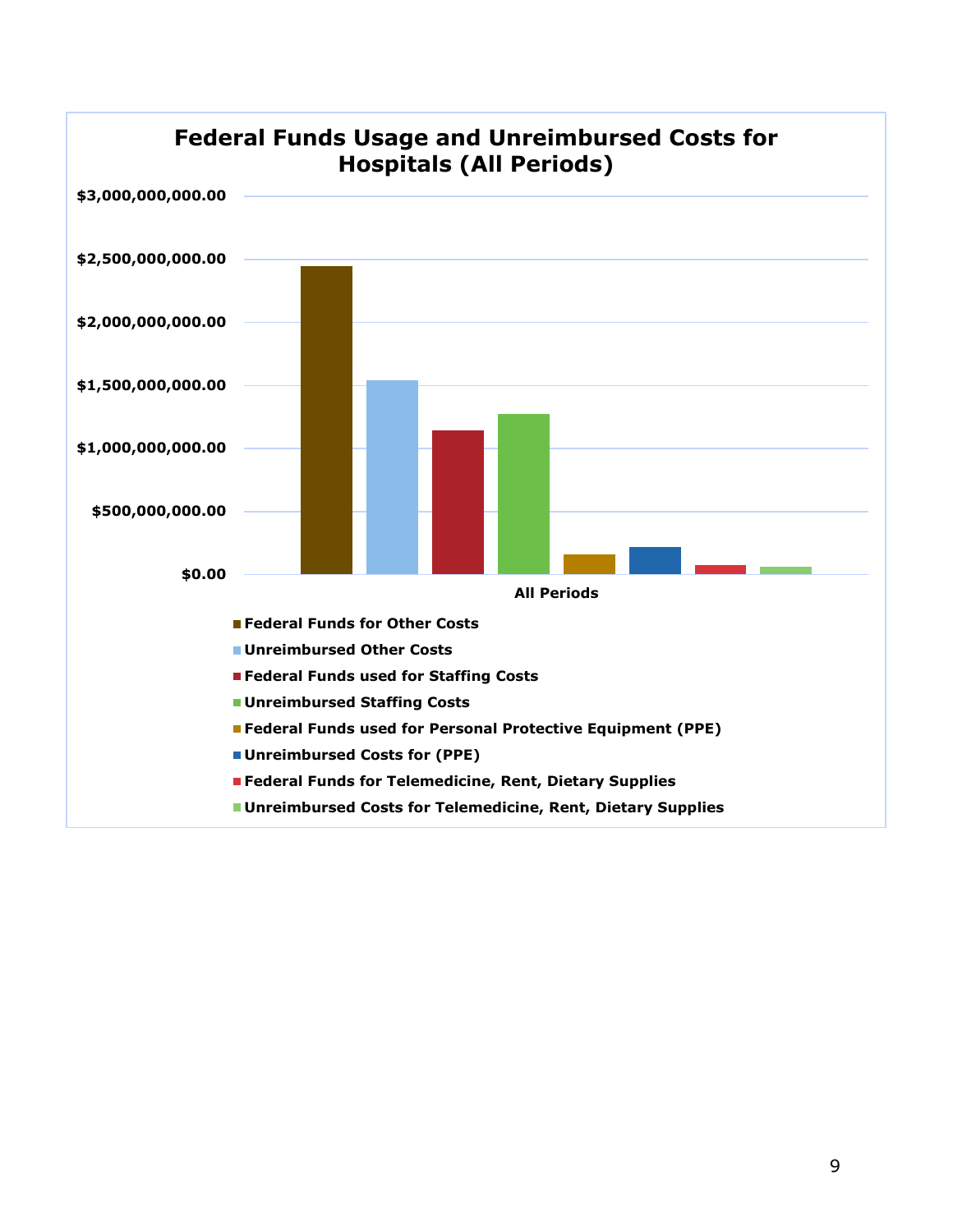# **List of Acronyms**

<span id="page-11-0"></span>

| <b>Acronym</b> | <b>Full Name</b>                                                                                    |
|----------------|-----------------------------------------------------------------------------------------------------|
| <b>ARPA</b>    | American Rescue Plan Act of 2021                                                                    |
| <b>CARES</b>   | Coronavirus Aid, Relief, and Economic<br>Security                                                   |
| COVID-19       | Coronavirus Disease 2019                                                                            |
| <b>FAQ</b>     | <b>Frequently Asked Questions</b>                                                                   |
| <b>HCSSA</b>   | Home and Community Support Services<br>Agency                                                       |
| <b>HHSC</b>    | Health and Human Services Commission                                                                |
| <b>HRSA</b>    | United States Health Resources and Services<br>Administration                                       |
| ICF/IID        | Intermediate Care Facility for Individuals with<br>an Intellectual Disability or Related Conditions |
| <b>NF</b>      | Nursing Facility                                                                                    |
| <b>NPI</b>     | National Provider Identifier                                                                        |
| <b>PHE</b>     | Public Health Emergency                                                                             |
| <b>PL</b>      | Physician Letter                                                                                    |
| <b>PPE</b>     | Personal Protective Equipment                                                                       |
| <b>PRF</b>     | <b>Provider Relief Funds</b>                                                                        |
| S.B.           | Senate Bill                                                                                         |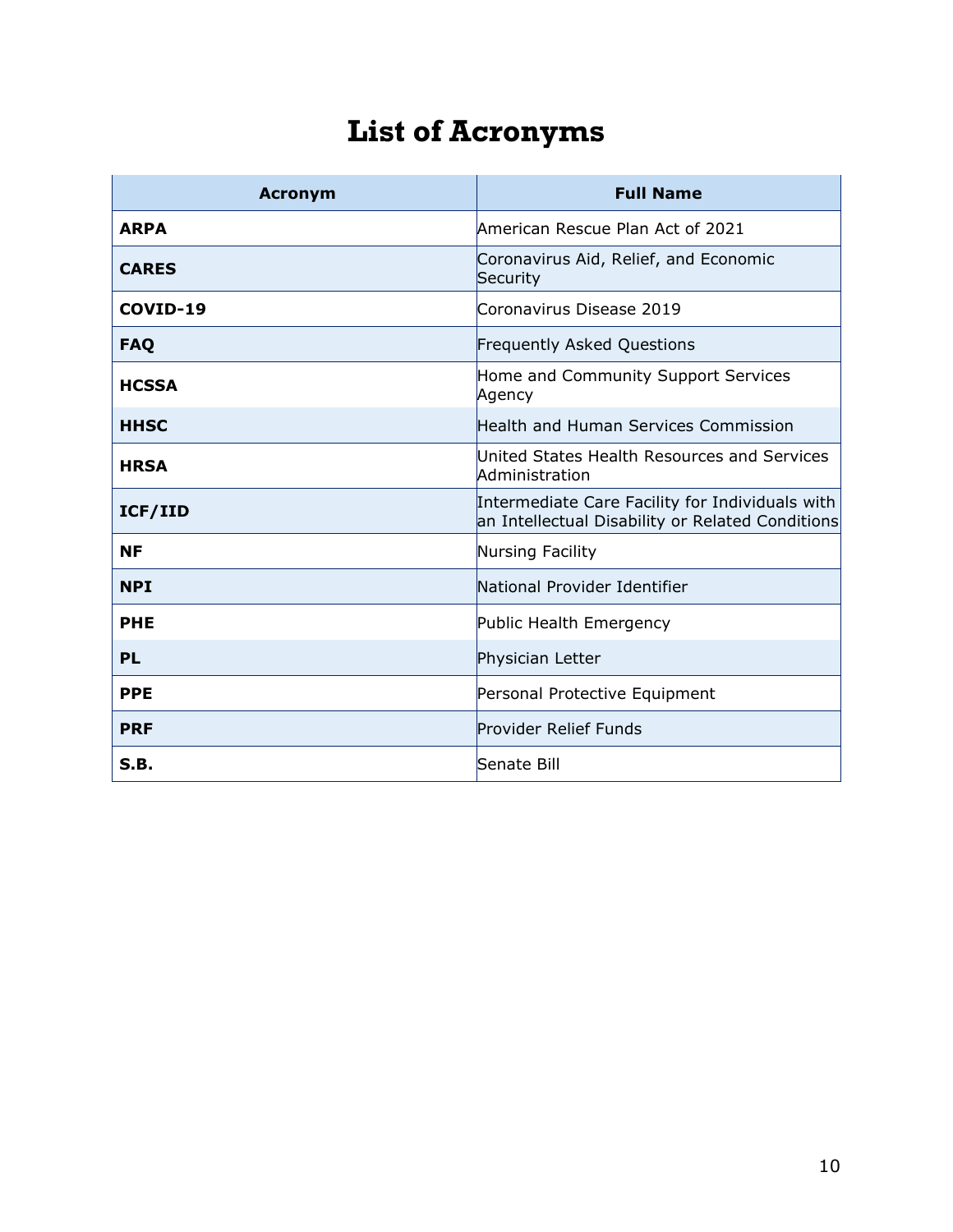# **Appendix A**

# <span id="page-12-0"></span>**Texas Health and Human Services Commission (HHSC) Nursing Facility Requirements for COVID-19**

- Emergency rules 40 TAC Section 19.2801 limited who could enter a NF to only critical services
	- $\triangleright$  Provider letter 20-11 issued related to these ERs. This PL and rule are now retired.
- Emergency rules 40 TAC Section 19.2802 mitigation rules include screening and other infection control requirements related to staffing and personal protective equipment
	- ▶ Policy quidance provided during NF Q&A webinars, COVID-19 response plan, and FAQs documents – see [NF provider portal COVID-19 resources](https://www.hhs.texas.gov/doing-business-hhs/provider-portals/long-term-care-providers/nursing-facilities-nf) section
- Emergency rules 40 TAC Section 19.2903 and 26 TAC Section 554.2803 (title transfer) – limited visitation permitted
	- $\triangleright$  PL 20-24, 20-44, 20-42, 21-08, and 21-20 issued related to these emergency rules. All PLs retired except [PL 21-20.](https://apps.hhs.texas.gov/providers/communications/2021/letters/PL2021-20.pdf)
	- ▶ Policy guidance provided during NF Q&A webinars, COVID-19 response plan, and FAQs documents - see [NF provider portal COVID-19 resources](https://www.hhs.texas.gov/doing-business-hhs/provider-portals/long-term-care-providers/nursing-facilities-nf) section
- Emergency rules 26 TAC Section 554.2804 vaccination reporting
	- [PL 21-01](https://apps.hhs.texas.gov/providers/communications/2021/letters/PL2021-01.pdf) issued
	- $\triangleright$  Policy guidance provided during NF Q&A webinars and FAQs documents see [NF provider portal COVID-19 resources](https://www.hhs.texas.gov/doing-business-hhs/provider-portals/long-term-care-providers/nursing-facilities-nf) section
- Emergency rules 26 Section TAC 556.100 nurse aide transition plan
- $\bullet$  [PL 21-19](https://apps.hhs.texas.gov/providers/communications/2021/letters/PL2021-19.pdf) issued
	- ▶ Policy quidance provided during NF Q&A webinars see NF provider portal [COVID-19 resources](https://www.hhs.texas.gov/doing-business-hhs/provider-portals/long-term-care-providers/nursing-facilities-nf) section